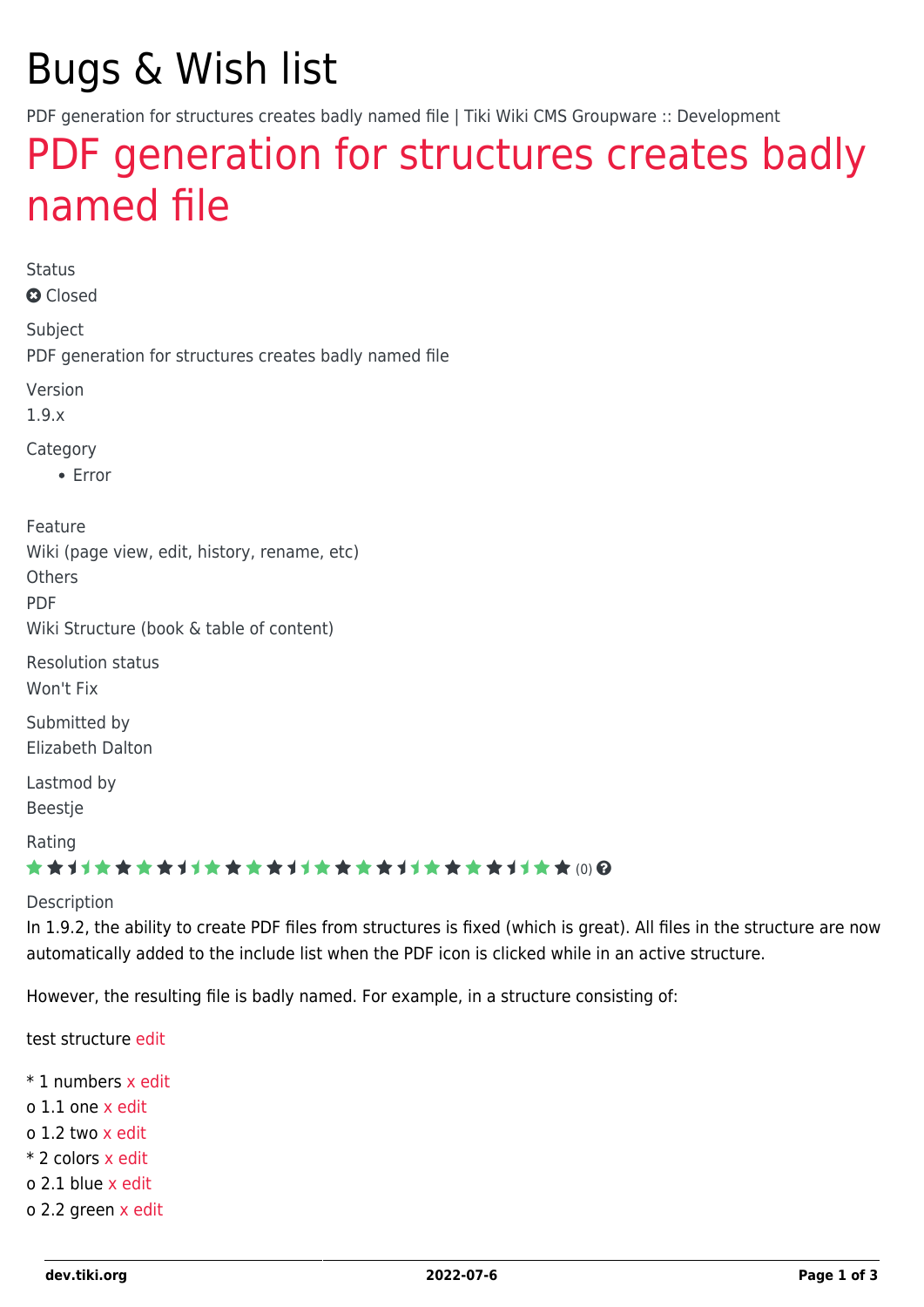#### $(http://gaeacoop.org/tiki/tiki-index.php?page ref id=1)$

the resulting PDF file is named "green" rather than "test\_structure.pdf" or "test structure.pdf". Not only is this generally confusing (naming the pdf file for the last page in the structure is pretty counter-intuitive), but the lack of the PDF extension prevents the browser from automatically opening the file. I was able to force the file to open with Acrobat Reader 5.0 for Macintosh on OSX 1.3, but only after setting the file filter to "all files." Many less experienced users would have stalled before this.

The PDF generation should default to the name of the structure plus the ".pdf" extension, and probably should also allow this file name to be manually changed before the PDF is generated.

Solution

Closing bug as PDF generation is cancelled as of 2.x and only security fixes will be released for the 1.9 branch.

Check [the PDF docs](http://doc.tikiwiki.org/tiki-index.php?page=PDF&highlight=pdf) for more info.

Importance 3 Priority 15 Demonstrate Bug (Tiki 19+) Please demonstrate your bug on show2.tikiwiki.org Version: trunk ▼ [Create show2.tikiwiki.org instance](#page--1-0) Ticket ID 421 Created Monday 28 November, 2005 18:44:23 GMT-0000 by Unknown LastModif Thursday 23 April, 2009 14:13:55 GMT-0000

### Comments



#### [Marc Laporte](https://dev.tiki.org/user11197) 04 Jul 06 13:50 GMT-0000

We will be using a new PDF lib which is a lot better (I am told)



#### [droald](https://dev.tiki.org/user9841) 02 Aug 06 12:41 GMT-0000

PDF-generation does not work at all in Opera 9. The pdf generation page is shown, but when you click "create" nothing happens. This works ok in Firefox, although the formating could be improved.